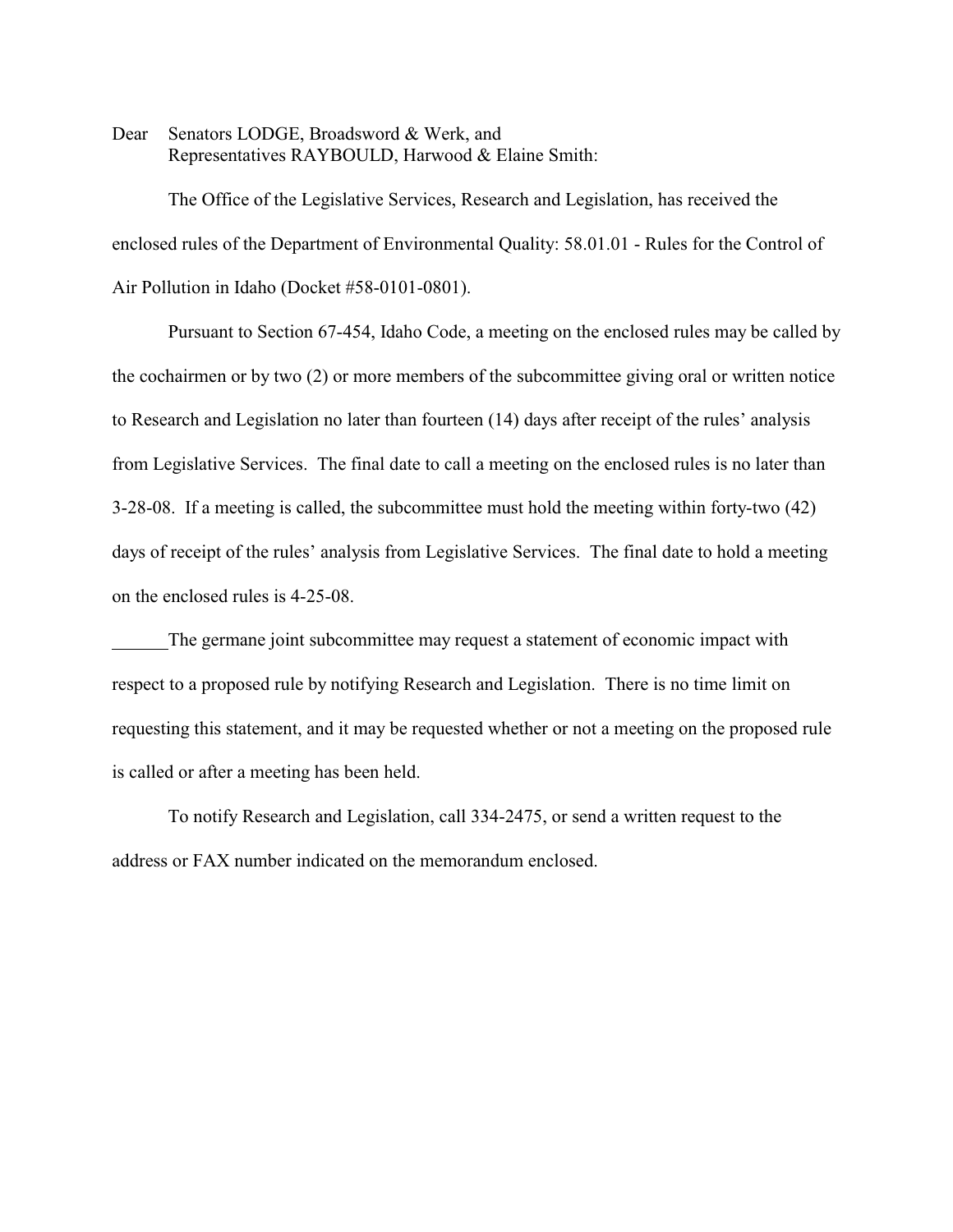# **MEMORANDUM**

| TO:      | Rules Review Subcommittee of the Senate Health and Welfare Committee and the<br>House Environment, Energy and Technology Committee |
|----------|------------------------------------------------------------------------------------------------------------------------------------|
| FROM:    | Research & Legislation Staff - Katharine Gerrity                                                                                   |
| DATE:    | March 13, 2008                                                                                                                     |
| SUBJECT: | Department of Environmental Quality                                                                                                |

The Department of Environmental Quality submits notice of temporary and proposed rule at IDAPA 58.01.01 - Rules for the Control of Air Pollution in Idaho. According to the Department, the rulemaking is proposed to implement the provisions of HB 557 wherein this Legislative session the Legislature approved a program for the open burning of crop residue to be administered by DEQ. The Department notes that field burning has been prohibited in Idaho since January 2007 as a result of a 9<sup>th</sup> Circuit Court of Appeals ruling. Following that ruling, an agreement was reached between representatives of farming organizations, Safe Air for Everyone, ISDA and IDEQ relating to a program for the open burning of crop residue. The Department conducted negotiated rulemaking in developing the rule. The Department also notes that adoption of the rule in itself will not authorize the open burning of crop residue in Idaho and that before open burning may be conducted, several actions must take place including development of a revised State Implementation Plan and approval of the plan by the EPA.

The Department also notes that the rule will have a one time initial start-up expense of \$186,700 as well as ongoing program costs estimated to be \$419,700 for a total impact of \$606,377 to the general fund for FY 2009. The Department indicates that future receipts remitted to the state for field burning shall be transferred to the general fund to help with ongoing program costs. The Department also states that the rule does not regulate an activity not regulated by the federal government, nor is it broader in scope or more stringent than federal regulations.

We contacted the Department to inquire about several specific items in the rule that are not specifically set forth in the statute. In paragraph f of Subsection 621.01 there is reference to the proximity to sensitive populations (such as schools while in session, hospitals, etc.) being considered in determining whether to allow a burn. The Department noted that this factor was in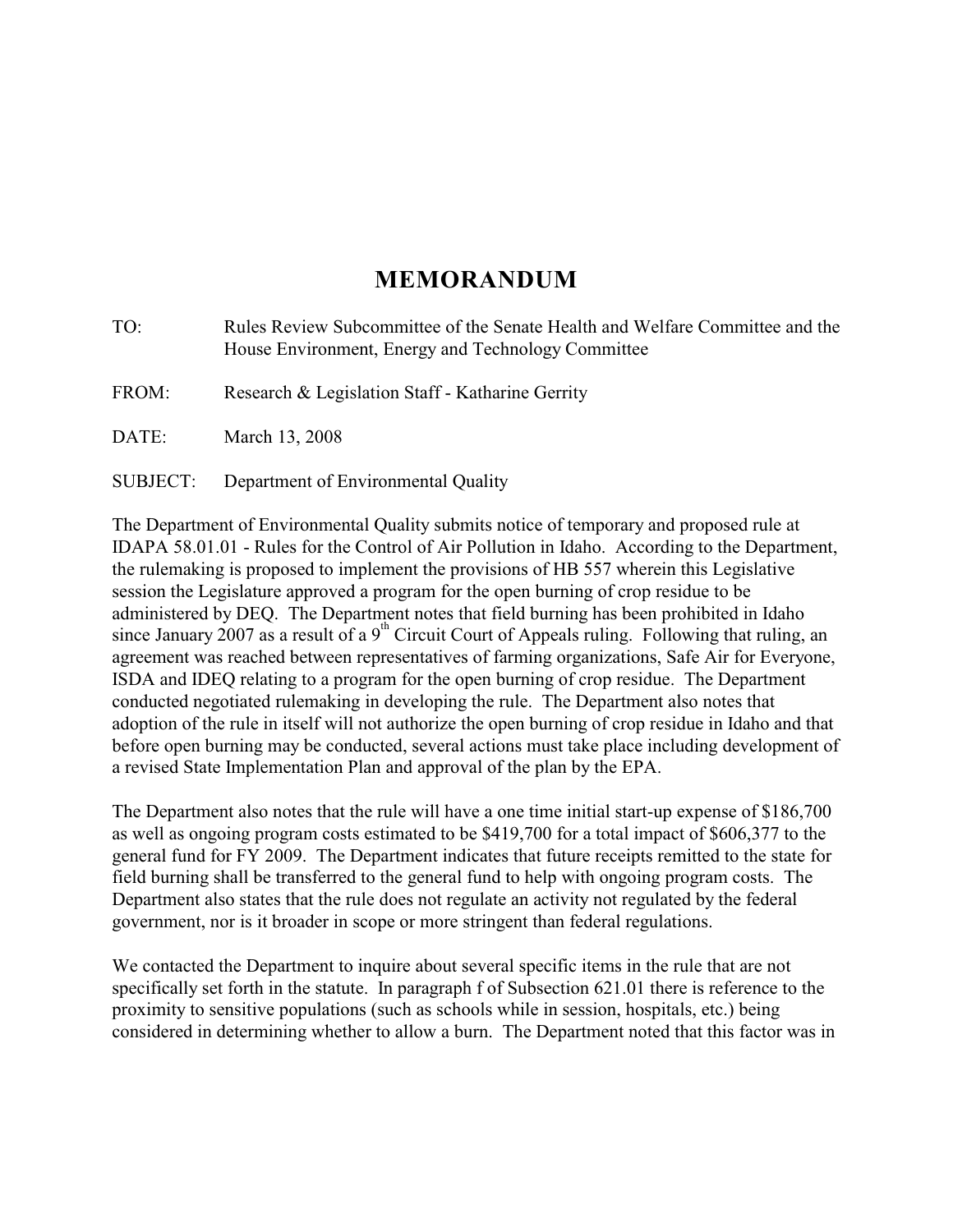fact discussed and agreed to by the parties in the negotiated rulemaking process and was also included in the agreement reached between the parties following the court ruling. Similarly, the proximity to airports and roads reflected in Paragraphs g and h of Subsection 621.01 were agreed to and were actually included in the ISDA rules when the Department of Agriculture was in charge of smoke management. Training session provisions reflected in Paragraph f of Subsection 622.01 were also a carryover from the ISDA rules.

We have no further comments or suggestions based on our review of this rule. The temporary and proposed rule appears to be authorized by Sections 39-105 and 39-107, Idaho Code, and by HB 557 which has been signed by the Governor and which will be codified as Section 39-114, Idaho Code.

cc: Department of Environmental Quality Paula J. Wilson Martin Bauer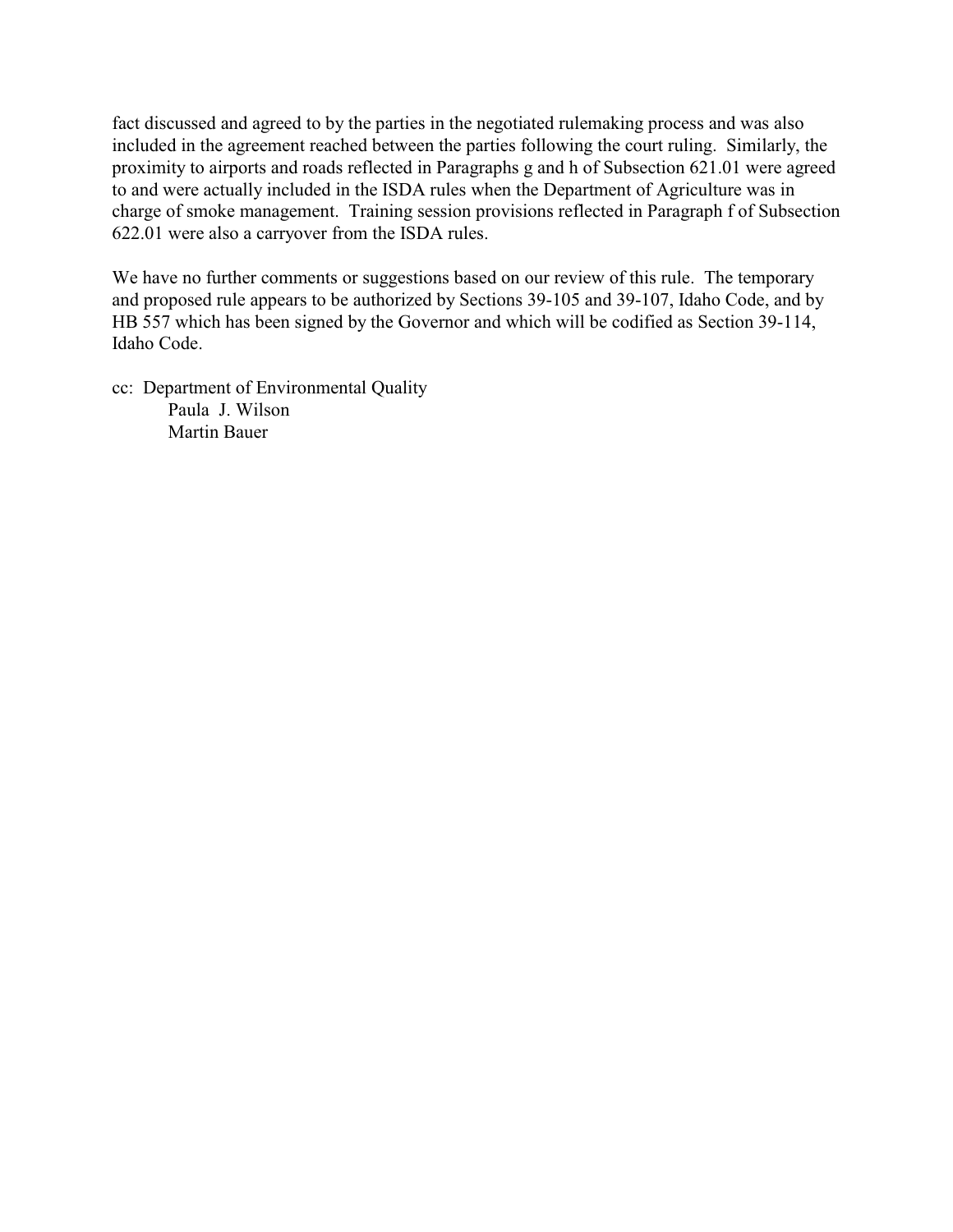IDAPA 58 - DEPARTMENT OF ENVIRONMENTAL QUALITY 58.01.01 - Rules for the Control of Air Pollution in Idaho Docket No. 58-0101-0801 Notice of Rulemaking - Temporary and Proposed Rule

**EFFECTIVE DATE:** The temporary rule was adopted by the Board of Environmental Quality on March 12, 2008 with an effective date of April 2, 2008.

**AUTHORITY:** In compliance with Sections 67-5221(1) and 67-5226(1), Idaho Code, notice is hereby given that the Board of Environmental Quality has adopted a temporary rule and the Department of Environmental Quality is commencing proposed rulemaking. This action is authorized by Sections 39-105 and 39-107, Idaho Code, and House Bill 557 (to be codifed at Section 39-114, Idaho Code).

**PUBLIC HEARING SCHEDULE:** A public hearing concerning this proposed rulemaking will be held as follows:

May 2, 2008, 3:30 p.m. Department of Environmental Quality Conference Room C 1410 N. Hilton, Boise, Idaho

The hearing site(s) will be accessible to persons with disabilities. Requests for accommodation must be made no later than five (5) days prior to the hearing. For arrangements, contact the undersigned at (208) 373-0418.

**DESCRIPTIVE SUMMARY:** The purpose of this rulemaking is to implement the provisions of House Bill 557, wherein the 2008 Idaho Legislature approved a program for the open burning of crop residue to be administered by the Idaho Department of Environmental Quality (IDEQ) and repealed the Smoke Management and Crop Residue Disposal Act previously administered by the Idaho State Department of Agriculture (ISDA). Field burning has been<br>prohibited in Idaho since January 2007 as a result of a 9<sup>th</sup> Circuit Court of Appeals ruling. In December 20 representatives of farming organizations, Safe Air for Everyone (SAFE), ISDA, and IDEQ agreed on various components of a program for the open burning of crop residue. House Bill 557 and this rule address the central components of that agreement.

This rule is modeled after the Nez Perce smoke management program which prohibits field burning if air quality levels exceed or are expected to exceed 75% of any national ambient air quality standard. Farmers are required to obtain a notice of approval to burn, provide notice of proposed burns, and pay a registration fee based upon the number of acres to be burned. The rule contains provisions to ensure that the public has ready access to this information. In addition, IDEQ is required to conduct ongoing and annual reviews of the program.

Adoption of this temporary rule does not in itself authorize the open burning of crop residue in Idaho. Before burning can resume in Idaho, several actions must take place, including development of a revised State Implementation Plan (SIP) and approval of the SIP by the U.S. Environmental Protection Agency.

Farmers desiring to burn crop residue, members of the regulated community who may be subject to Idaho's air quality rules as well as special interest groups (including SAFE), ISDA, tribes, public officials, and members of the public who have an interest in the regulation of air emissions from sources in Idaho may be interested in commenting on this proposed rule. The proposed rule text is in legislative format. Language the agency proposes to add is underlined. Language the agency proposes to delete is struck out. It is these additions and deletions to which public comment should be addressed.

After consideration of public comments, DEQ intends to present the final proposal to the Board of Environmental Quality in October 2008 for adoption of a pending rule. The pending rule is expected to become final upon adjournment of the 2009 legislative session if adopted by the Board and approved by the Legislature.

**TEMPORARY RULE JUSTIFICATION:** Pursuant to Section 67-5226(1)(c), Idaho Code, the Governor has found that temporary adoption of the rule is appropriate in that the rules confers a benefit. Adoption of a temporary rule,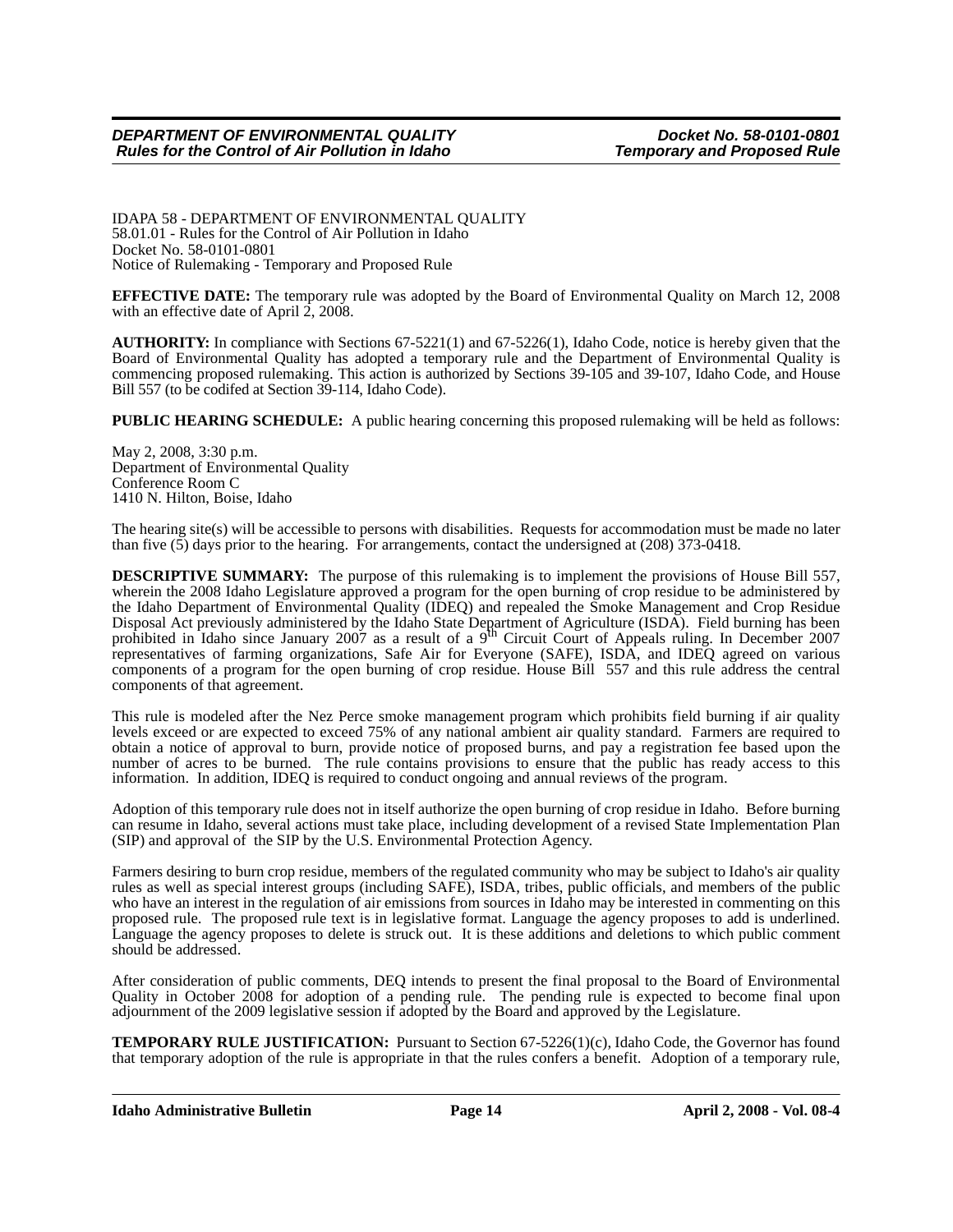# *DEPARTMENT OF ENVIRONMENTAL QUALITY DEPARTMENT OF ENVIRONMENTAL QUALITY Docket No. 58-0101-0801*<br>Rules for the Control of Air Pollution in Idaho *Demporary and Proposed Rule Rules for the Control of Air Pollution in Idaho*

along with other required actions, will ensure protection of public health and the environment and will enable farmers to use the tool of burning within a program agreed upon by SAFE, ISDA, IDEQ, and other interested parties.

**NEGOTIATED RULEMAKING:** The text of the rule has been drafted based on discussions held and concerns raised during negotiations conducted pursuant to Idaho Code Section 67-5220 and IDAPA 04.11.01.812-815. On February 6, 2008, the Notice of Negotiated Rulemaking was published in the Idaho Administrative Bulletin, Vol. 08- 2, page 31, and a preliminary draft rule was made available for public review. Meetings were held on February 12, 15, and 21, 2008. Several members of the public participated in this negotiated rulemaking process by attending the meetings and by submitting written comments.

**IDAHO CODE § 67-5221(c) FISCAL IMPACT STATEMENT:** The adoption of this rule will have one time initial start-up expenses of \$186,700 as well as ongoing program costs estimated to be \$419,700 for a total impact of \$606,377 to the general fund for FY2009. All future receipts remitted to the state for field burning under this rule shall be transferred to the general fund to help with ongoing program costs. At this time, it is unknown how much funding will come from this dedicated source annually.

**IDAHO CODE § 39-107D STATEMENT:** This rule does not regulate an activity not regulated by the federal government, nor is it broader in scope or more stringent than federal regulations.

**ASSISTANCE ON TECHNICAL QUESTIONS AND SUBMISSION OF WRITTEN COMMENTS:** For assistance on questions concerning the negotiated rulemaking, contact Martin Bauer at (208)373-0440, martin.bauer@deq.idaho.gov.

Anyone may submit written comments by mail, fax or e-mail at the address below regarding this proposed rule. DEQ will consider all written comments received by the undersigned on or before May 2, 2008.

DATED this 12<sup>th</sup> day of March, 2008.

Paula J. Wilson Hearing Coordinator Department of Environmental Quality 1410 N. Hilton/Boise, Idaho 83706-1255 (208)373-0418/Fax No. (208)373-0481 paula.wilson@deq.idaho.gov

Temporary/Proposed Rule, Docket No. 58-0101-0801

600. Rules For Control Of Open Burning.

The purpose of Sections 600 through  $617623$  is to reduce the amount of emissions and minimize the impact of open burning to protect human health and the environment from air pollutants resulting from open burning as well as to reduce the visibility impairment in mandatory Class I Federal Areas in accordance with the regional haze long-term strategy referenced at Section  $667 \cdot (3-30-07)(4-2-08)T$ 

601. Fire Permits, Hazardous Materials, And Liability.

Compliance with the provisions of Sections 600 through 617623 does not exempt or excuse any person from complying with applicable laws and ordinances of other jurisdictions responsible for fire control or hazardous material disposal or from liability for damages or injuries which may result from open burning. $(3-21-03)(4-2-08)T$ 

602. Nonpreemption Of Other Jurisdictions.

The provisions of Sections 600 through 617623 are not intended to interfere with the rights of any city, county or other governmental entities or agencies to provide equal or more stringent control of open burning within their respective jurisdictions. $(3-21-03)(4-2-08)T$ 

603. General Restrictions.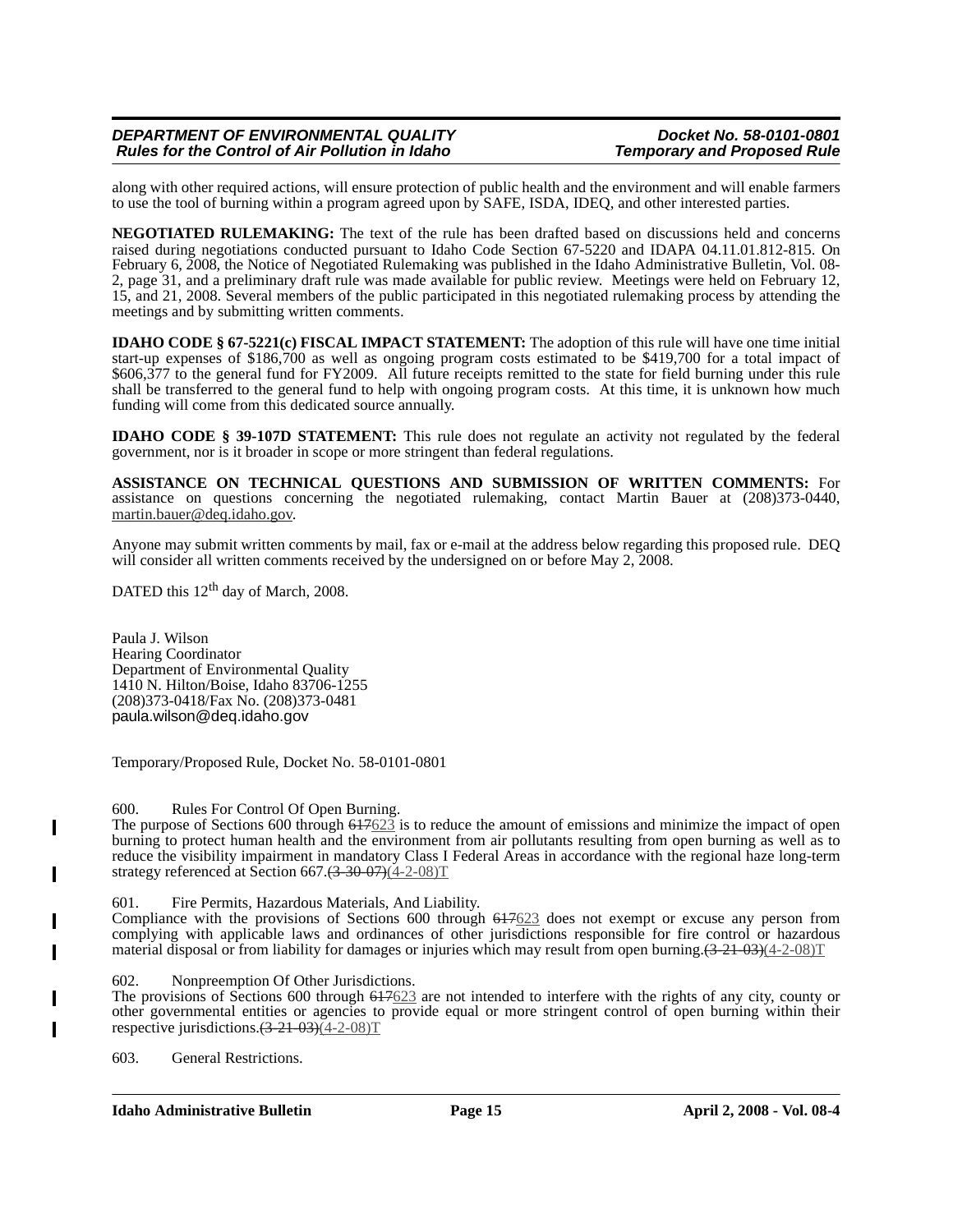**01. Categories and Materials**. No person shall allow, suffer, cause or permit any open burning operation unless it is a category of open burning set forth in Sections 600 through 617623 and the materials burned do not include any of the following: $(\overline{3-21-03})(4-2-08)T$ 

|              | a.             | Garbage, as defined in Section 006.                                                                               | $(3-21-03)$              |  |  |
|--------------|----------------|-------------------------------------------------------------------------------------------------------------------|--------------------------|--|--|
| Section 616. | $\mathbf{b}$ . | Dead animals, animal parts, or animal wastes (feces, feathers, litter, etc.) except as provided in<br>$(3-21-03)$ |                          |  |  |
|              | c.             | Motor vehicles, parts, or any materials resulting from a salvage operation.                                       | $(3-21-03)$              |  |  |
|              | d.             | Tires or other rubber materials or products.                                                                      | $(3-21-03)$              |  |  |
|              | e.             | Plastics.                                                                                                         | $(3-21-03)$              |  |  |
|              | f.             | Asphalt or composition roofing or any other asphaltic material or product.                                        | $(3-21-03)$              |  |  |
|              | g.             | Tar, tar paper, waste or heavy petroleum products, or paints.                                                     | $(3-21-03)$              |  |  |
|              | h.             | Lumber or timbers treated with preservatives.                                                                     | $(3-21-03)$              |  |  |
| 617623.      | i.             | Trade waste, as defined in Section 006, except as specifically allowed under Sections 600 through                 | $(3-21-03)$ $(4-2-08)$ T |  |  |
|              | j.             | Insulated wire.                                                                                                   | $(3-21-03)$              |  |  |
|              | k.             | Pathogenic wastes.                                                                                                | $(3-21-03)$              |  |  |
|              | l.             | Hazardous wastes.                                                                                                 | $(5-1-94)$               |  |  |

**02. Air Pollution Episodes**. No person shall allow, suffer, cause or permit any open burning to be initiated during any stage of an air pollution episode declared by the Department in accordance with Sections 550, through 562. (3-21-03)

**03.** Emergency Authority. In accordance with Title 39, Chapter 1, Idaho Code, the Department has the authority to require immediate abatement of any open burning in cases of emergency requiring immediate action to protect human health or safety.(3-21-03)

604. -- 605. (Reserved).

606. Categories Of Allowable Burning.

The purpose of Sections 606 through  $617623$  is to establish categories of open burning that are allowed when done according to prescribed conditions. Unless specifically exempted each category in Sections 606 through 617623 is subject to all of the provisions of Sections  $600$  through  $605 \cdot (3-21-03)(4-2-08)T$ 

(Break in continuity of sections)

617. Crop Residue .

The open burning of crop residue on fields where the crops were grown is an allowable form of open burning if conducted in accordance with the Smoke Management and Crop Residue Disposal Act, Chapter 48, Title 22, Section 39-114, Idaho Code, and the rules promulgated pursuant thereto, IDAPA 02.06.16, "Crop Residue Disposal Rules." Sections 618 through 623 of these rules. $(3\overline{21\cdot 03})(4-2-08)T$ 

618. Permit By Rule.

**01. General Requirements**. All persons shall be deemed to have a permit by rule if they comply with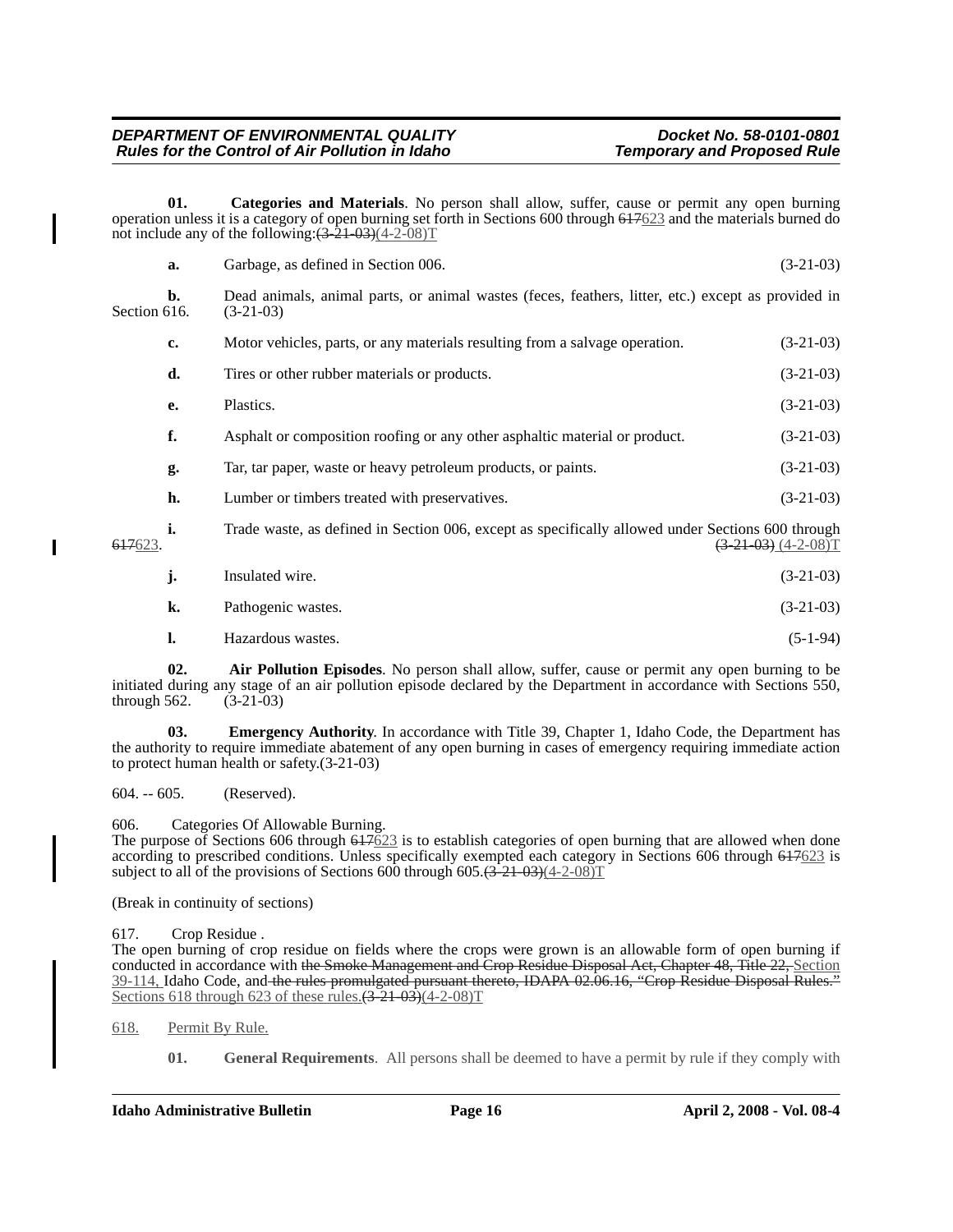# *DEPARTMENT OF ENVIRONMENTAL QUALITY DEPARTMENT OF ENVIRONMENTAL QUALITY Department Docket No. 58-0101-0801*<br>Rules for the Control of Air Pollution in Idaho *Demporary and Proposed Rule Rules for the Control of Air Pollution in Idaho*

all the provisions of Sections 618 through 623. No person shall conduct an open burn of crop residue without obtaining the applicable permit by rule. The permit by rule does not relieve the applicant from obtaining all other required permits and approvals required by other state and local fire agencies or permitting authorities.(4-2-08)T

**02. Forms**. The Department shall provide the appropriate forms to complete the permit by rule. Forms may be available at the Department offices or on the Department website.(4-2-08)T

# 619. REGISTRATION FOR PERMIT BY RULE.

Any person applying to burn crop residue shall annually provide the following registration information to the Department at least thirty (30) days prior to the date the applicant proposes to burn:(4-2-08)T

**01. Location of Property**. Street address of the property upon which the proposed burning of crop residue will occur or, if there is no street address of the property, the legal description of the property using longitude and latitude coordinates or township, range and section for the Idaho meridian;(4-2-08)T

**02. Applicant Information**. Name, mailing address, and telephone number of the applicant, and the person who will be responsible for conducting the proposed burning of crop residue and the portable form of communication referenced in Subsection 622.01.c. of this rule;(4-2-08)T

**03. Plot Plan**. A plot plan showing the location of each proposed crop residue burning area in relation to the property lines and indicating the distances and directions of the nearest residential, public, and commercial properties, and roads;(4-2-08)T

**04. Type, Acreage and Fuel Characteristics of Crop Residue Proposed to be Burned**. The crop type, area over which burning will be conducted (acres), and other fuel characteristics;(4-2-08)T

**05. Preventive Measures**. A description of the measures that will be taken to prevent escaped burns or withhold additional material such that the fire burns down, including but not limited to the availability of water and plowed firebreaks; and(4-2-08)T

**06.** Date of Burning. The requested date(s) when the proposed crop residue burning would be conducted or the proposed date the field will be available to be burned.(4-2-08)T

# 620. REGISTRATION FEE.

**01. Payment of Fee**. The permit by rule registration fee set out in Section 39-114, Idaho Code, shall be paid in its entirety at least seven (7) days prior to the proposed burn date. The permit by rule registration form and fee should be sent to:

Crop Residue Burning Registration Fees Fiscal Office Idaho Department of Environmental Quality 1410 N. Hilton, Boise, ID 83706-1255(4-2-08)T

**02. Effect of Payment**. Payment of the registration fee does not imply authorization or approval to burn**.** (4-2-08)T

# 621. BURN DETERMINATION.

**01. Burn Approval Criteria**. The Department shall develop a Crop Residue Operating Guide to use in assisting in the determination of burn approvals. The permittee shall obtain initial approval from the Department for the proposed burn at least twelve  $(12)$  hours in advance of the burn. The permittee shall confirm, with the Department, the approval the morning of the proposed burn. The Department may shorten this time frame if meteorological or other applicable conditions change that will impact the air quality during the proposed burn period. To approve a permittee's request to burn, the Department must determine that ambient air quality levels do not exceed

**Idaho Administrative Bulletin Page 17 April 2, 2008 - Vol. 08-4**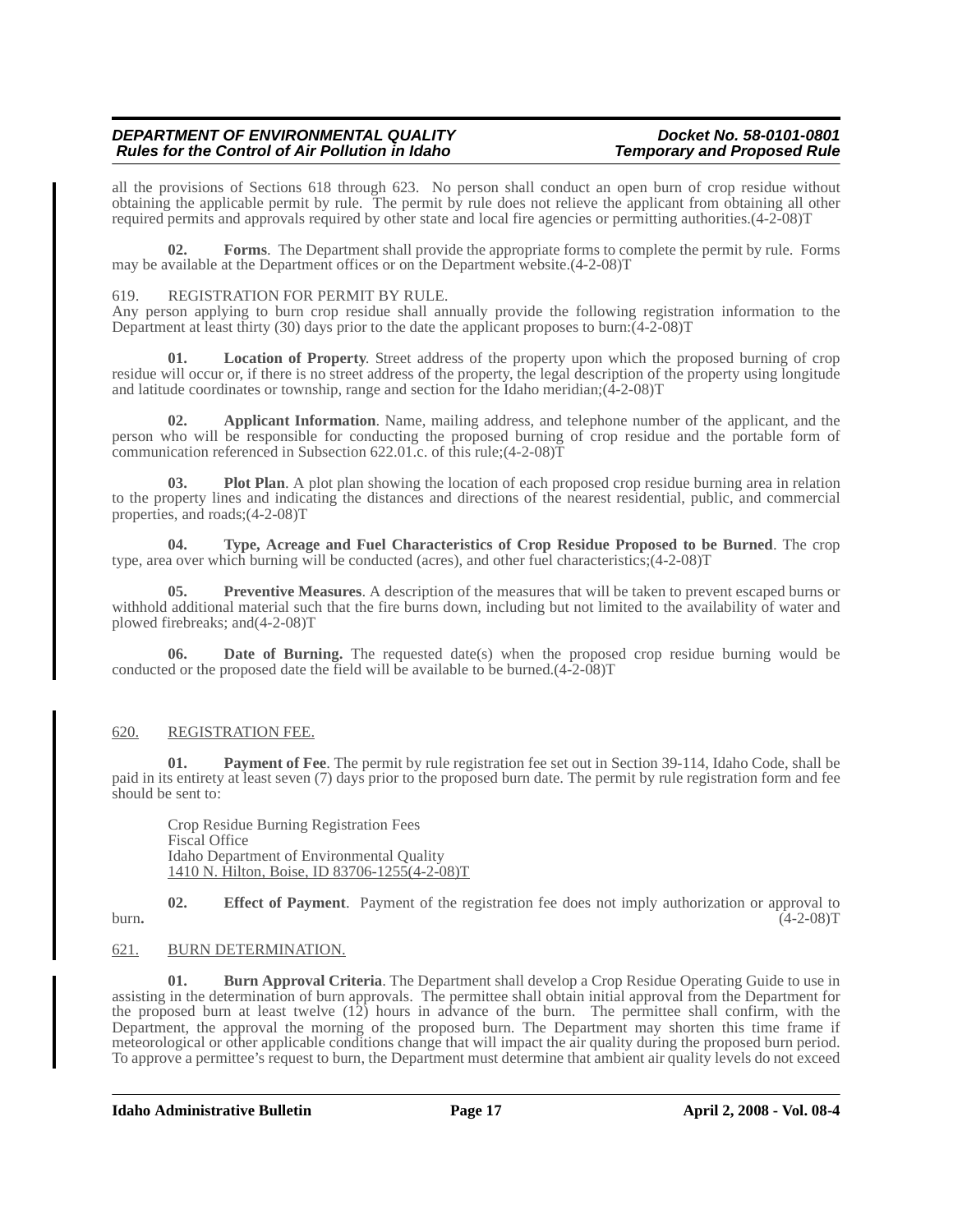# *DEPARTMENT OF ENVIRONMENTAL QUALITY DEPARTMENT OF ENVIRONMENTAL QUALITY Docket No. 58-0101-0801*<br>Rules for the Control of Air Pollution in Idaho *Demporary and Proposed Rule Rules for the Control of Air Pollution in Idaho*

seventy-five percent (75%) of the level of any national ambient air quality standards on any day and are not projected to exceed such level over the next twenty-four (24) hours, and ambient air quality levels have not reached, and are not forecasted to reach and persist at, eighty percent (80%) of the one (1) hour action criteria for particulate matter under Section 556 of these rules. In making this determination, the Department shall consider the following:(4-2-08)T

**a.** Expected Emissions. Expected emissions from all burns proposed for the same dates;  $(4-2-08)T$ 

**b. Proximity of Other Burns**. The proximity of other burns and other potential emission sources within the area to be affected by the proposed burn;  $(4-2-08)$ T

**c.** Moisture Content. Moisture content of the material to be burned;  $(4-2-08)$ T

**d. Acreage, Crop Type, and Fuel Characteristics**. Acreage, crop type, and fuel characteristics to be burned; (4-2-08)T

**e. Meteorological Conditions.** Meteorological conditions; (4-2-08)T

**f. Proximity to Institutions with Sensitive Populations.** The proximity of the burn to institutions with sensitive populations, including public schools while in session; hospitals; residential health care facilities for children, the elderly or infirm; and other institutions with sensitive populations as approved by the Department. The Department shall not authorize a burn if conditions are such that institutions with sensitive populations will be adversely impacted or when the plume is predicted to impact such institutions;(4-2-08)T

**g. Proximity to Public Roadways**. Proximity to public roadways; (4-2-08)T

**h.** Proximity to Airports. Proximity to airports; and  $(4-2-08)T$ 

**i. Other Relevant Factors**. Any other factors relevant to preventing exceedances of the air quality concentrations of Section 621.(4-2-08)T

**Notification of Approval.** If the Department approves the burn, then it will post on its website written notification of the approval and any specific conditions under which the burn is approved. Special conditions may include, but are not limited to:(4-2-08)T

**a.** Conditions for burns near institutions with sensitive populations; (4-2-08)T

**b.** The requirement to withhold additional material such that the fire burns down if the Department determines pollutant concentrations reach the levels in Subsection 621.01 of this rule;(4-2-08)T

**c.** Conditions to ensure the burn does not create a hazard for travel on a public roadway; and (4-2-08)T

**d.** The requirement to consult with the Department to determine actions to be taken if conditions at the burn site fail to satisfy the conditions specified in the notice of approval to burn.(4-2-08)T

622. GENERAL PROVISIONS.

**01. Burn Provisions**. All persons in Idaho intending to dispose of crop residue through burning shall abide by the following provisions: $(4-2-0.8)T$ 

**a. Burning Prohibitions**. Burning of crop residue shall not be conducted on weekends, federal or state holidays, or after sunset or before sunrise;(4-2-08)T

**b. Designated Burn Day**. Burning of crop residue shall not be conducted unless the Department has designated that day a burn day and the permittee has received individual approval specifying the conditions under which the burn may be conducted; $(4-2-0.8)$ T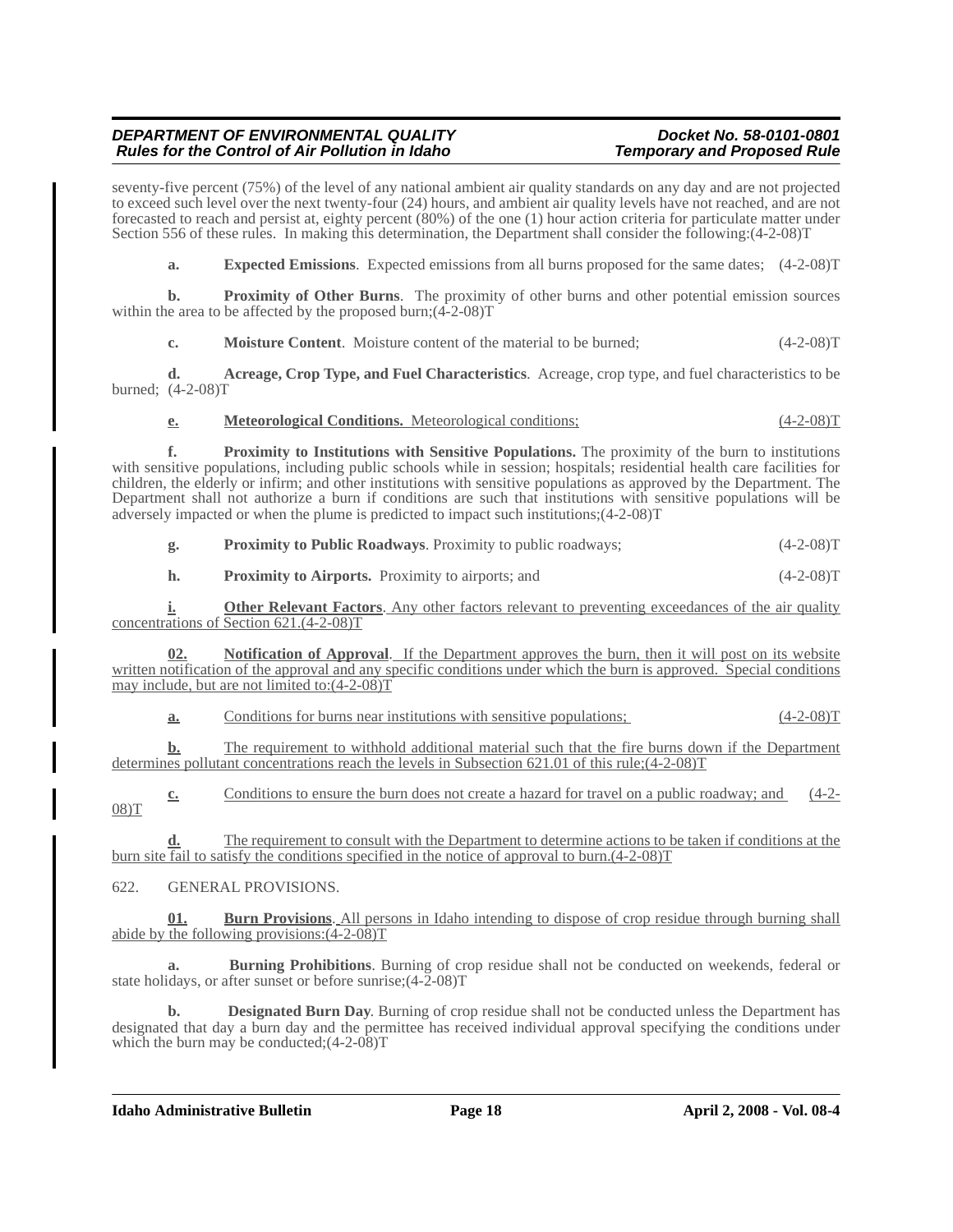# *DEPARTMENT OF ENVIRONMENTAL QUALITY DEPARTMENT OF ENVIRONMENTAL QUALITY Department Docket No. 58-0101-0801*<br>Rules for the Control of Air Pollution in Idaho *Demporary and Proposed Rule Rules for the Control of Air Pollution in Idaho*

**c. Portable Form of Communication**. The person conducting the burning must have on their possession a portable form of communication such as a cellular phone or radio of compatible frequency with the Department in order to receive burn approval information or information that might require measures to withhold additional material such that the fire burns down;(4-2-08)T

**d. Location of Field Burning**. Open burning of crop residue shall be conducted in the field where it was generated;(4-2-08)T

**Limitations on Burning.** When required by the conditions of the notice of approval to burn, the **e.** Limitations on Burning. When required by the conditions of the notice of approval to burn, the permittee burning in proximity to institutions with sensitive populations shall immediately extinguish the fire or withhold additional material such that the fire burns down, unless the Department determines that the burn will not have an adverse impact on such institutions;(4-2-08)T

**Training Session.** All persons intending to burn crop residue shall attend a crop residue burning training session provided by the Idaho Department of Environmental Quality or the Idaho State Department of Agriculture and shall attend a crop residue disposal refresher training session every five (5) years;(4-2-08)T

**g. Air Stagnation or Degraded Air Quality**. All field burning shall be prohibited when the Department issues an air quality forecast and caution, alert, warning or emergency as identified in Section 552 of these rules;(4-2-08)T

**h. Allowable Forms of Open Burning**. The use of reburn machines, propane flamers, or other portable devices to ignite or reignite a field for the purposes of crop residue burning shall be considered an allowable form of open burning. Tires and other restricted material described in Subsection 603.01, of this rule, are not allowed for ignition of fields; (4-2-08)T

**i.** Additional Burn Permits. All persons intending to burn crop residue shall obtain any additional applicable permits from federal, state or local fire control authorities prior to receiving approval from the Department to burn crop residue; and(4-2-08)T

**j. Reporting to the Department**. All persons burning crop residue shall report to the Department the date burning was conducted, the actual number and location of acres burned, and other information as required by the Department. The Department may restrict further burning by a permittee until completed burns are reported.

 $(4-2-08)T$ 

**02. Annual Report.** The Department shall develop an annual report that shall include, at a minimum, an analysis of the causes of each exceedance of a limitation in Section 621, if any, and an assessment of the circumstances associated with any reported endangerment to human health associated with a burn. The report shall include any proposed revisions to these rules or the Crop Residue Operating Guide deemed necessary to prevent future exceedances.(4-2-08)T

**03. Advisory Committee**. The Department will assemble an advisory committee consisting of representatives from environmental organizations, farming organizations, health organizations, tribal organizations, the Idaho State Department of Agriculture, the Idaho Department of Environmental Quality, and others to discuss open burning of crop residue issues.(4-2-08)T

# **623. PUBLIC NOTIFICATION**

**01. Designation of Burn Days**. The Director or his designee shall designate for a given county or airshed within a county burn or no burn days.(4-2-08)T

| 02. | <b>Posting on Website.</b> The Department shall post daily on its website: | $(4-2-08)T$ |
|-----|----------------------------------------------------------------------------|-------------|
| а.  | Whether a given day is a burn or no burn day;                              | $(4-2-08)T$ |
| b.  | The location and number of acres permitted to be burned;                   | $(4-2-08)T$ |